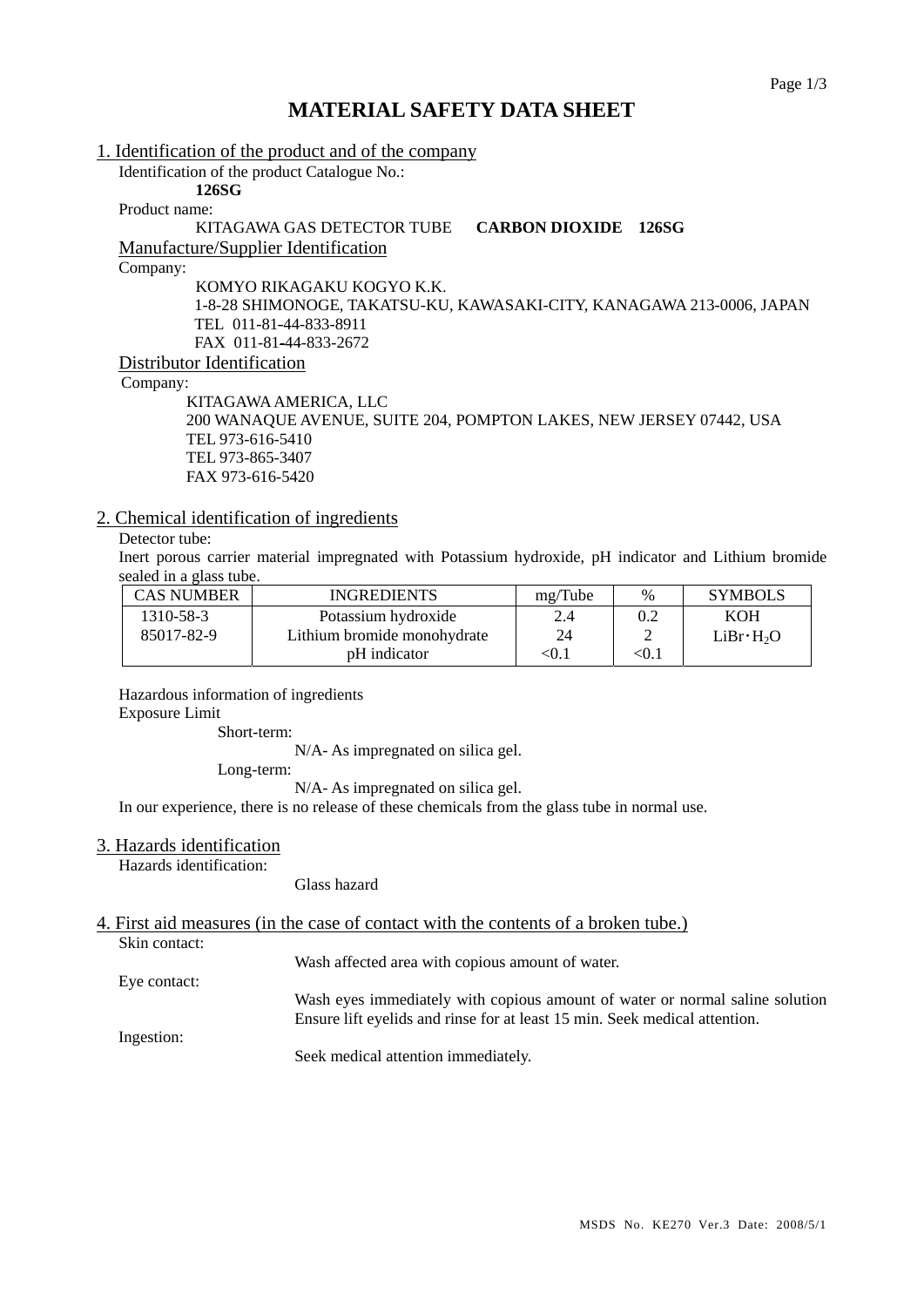| 5. Fire fighting measures<br>Flash point:                          |                                                                                                                                                               |  |  |  |  |
|--------------------------------------------------------------------|---------------------------------------------------------------------------------------------------------------------------------------------------------------|--|--|--|--|
| Extinguishing media:                                               | Non-combustible                                                                                                                                               |  |  |  |  |
| Special fire fighting Procedures:                                  | All known extinguishants can be used.                                                                                                                         |  |  |  |  |
|                                                                    | None                                                                                                                                                          |  |  |  |  |
| Unusual fire & Explosion hazards:                                  | Negligible fire hazard when exposed to heat or flame.                                                                                                         |  |  |  |  |
| 6. Accidental release measures<br>Personal protection:             |                                                                                                                                                               |  |  |  |  |
|                                                                    | Do not pick up broken glass with bare hands if the tube is broken Cover with<br>inert absorbent such as vermiculite. Sweep up and contain for waste disposal. |  |  |  |  |
| 7. Handling and storage<br>Handling & use:                         |                                                                                                                                                               |  |  |  |  |
|                                                                    | Ensure the instructions for use are followed. Safety glasses and gloves should be<br>worn to prevent injury from splintering glass.                           |  |  |  |  |
| Storage:                                                           | Keep away from direct sunlight and store at 25 degree C or lower.                                                                                             |  |  |  |  |
| 8. Exposure control/personal protection<br>Respiratory protection: |                                                                                                                                                               |  |  |  |  |
| Ventilation:                                                       | Not applicable                                                                                                                                                |  |  |  |  |
| Other protective equipment:                                        | Not applicable                                                                                                                                                |  |  |  |  |
|                                                                    | Safety glasses and gloves                                                                                                                                     |  |  |  |  |
| 9. Physical/Chemical properties<br>Appearance:                     |                                                                                                                                                               |  |  |  |  |
| Boiling point:                                                     | Pink and white layers sealed in a glass tube.                                                                                                                 |  |  |  |  |
| Melting point:                                                     | Not applicable                                                                                                                                                |  |  |  |  |
| Specific gravity $(H_2O=1)$ :                                      | Not applicable                                                                                                                                                |  |  |  |  |
| Evaporation rate (BuOAc=1):                                        | Not applicable                                                                                                                                                |  |  |  |  |
| Solubility in water:                                               | Not applicable<br>Not applicable                                                                                                                              |  |  |  |  |
| Vapour pressure:                                                   | Not applicable                                                                                                                                                |  |  |  |  |
| Vapour density:                                                    | Not applicable                                                                                                                                                |  |  |  |  |
| 10. Stability and Reactivity                                       |                                                                                                                                                               |  |  |  |  |
| Stability:                                                         | Stable at under ambient temperatures and pressures.                                                                                                           |  |  |  |  |
| Incompatibilities:                                                 | Not applicable                                                                                                                                                |  |  |  |  |
| Hazardous decomposition products:<br>Hazardous polymerization:     | None                                                                                                                                                          |  |  |  |  |
|                                                                    | None                                                                                                                                                          |  |  |  |  |